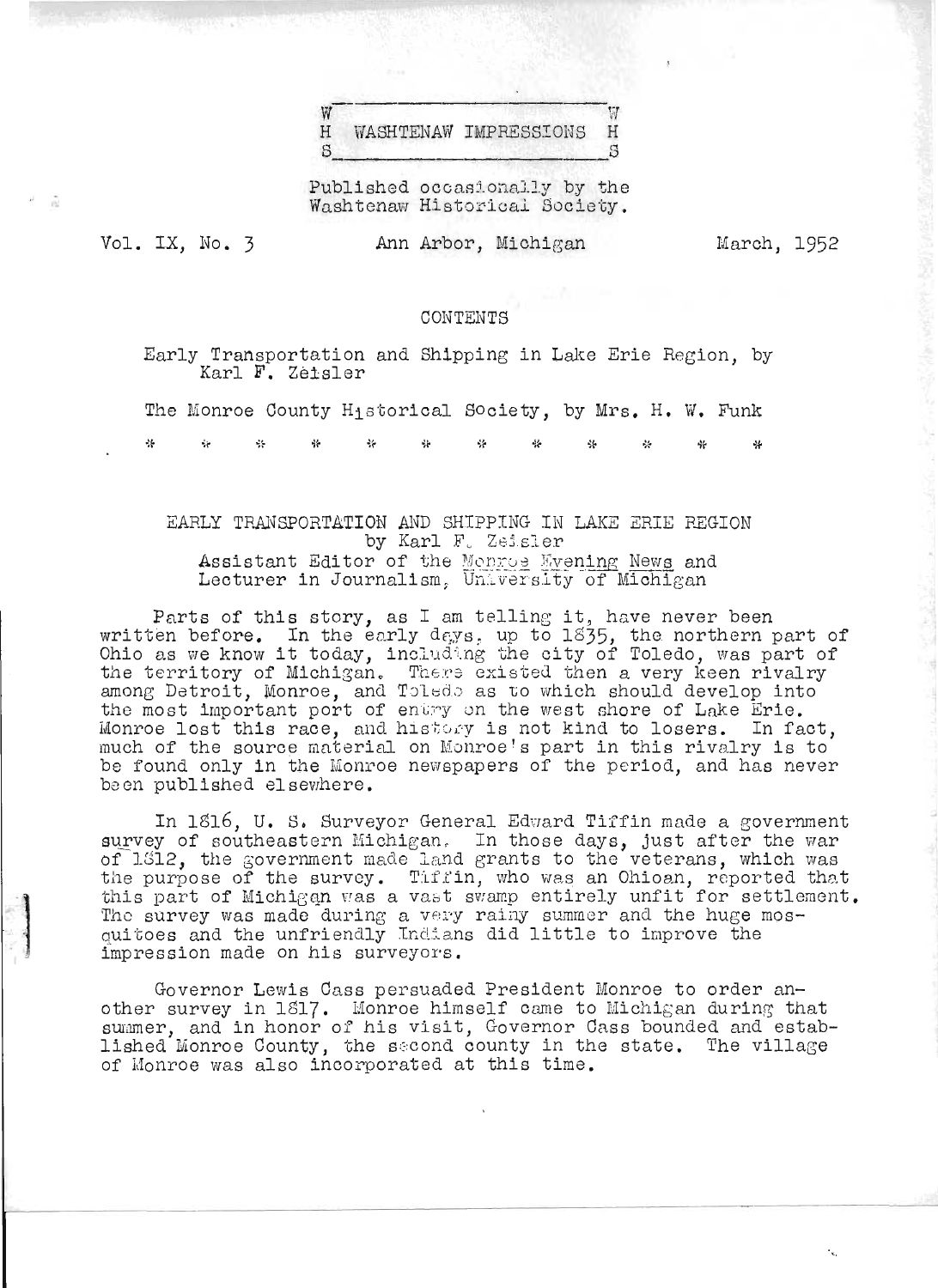As a result of the 1817 survey a United States Land Office was opened in Detroit in 1818, and the first public sale of land in Michigan was made by the Federal government. Before that all persons who purchased land in Michigan bought it from the original French ovmers.

 $\pm 0.7$ 

The second Michigan Land Office was set up in Monroe in 1830, and its district included the land in the southern tier of townships in Washtenaw County. Purchasers either came to Monroe first and located the land they wanted to buy on Farmer's map of Michigan, or explored the wilderness first to find the land they wanted, and then went to Monroe to buy it at  $21.25$  an acre.

Land travel in those days around Lake Erie was almost impossible much of the year because of the swamps and the lack of roads. nuch of the year because of the swamps and the fack of roads. The<br>lake afforded a much easier passage. As early as 1819, the first iake arrorded a much easier passage. As early as loly, the first<br>steamer, the "Walk-in-the-Water," appeared on the lake; its image is perpetuated on the Monroe County seal. With the opening of land se, perpetuated on the monitor county sour. While the opening of fand sales in Michigan, the coming of the steamships and the opening of<br>DeWitt Clinton's Erie Canal in 1825, New England and New York State migrants began the tide of westward travel across Lake Erie and into Michigan.

There were three navigation routes across the lake, $-$  along the northern shore to Detroit, along the southern shore to Toledo on the Maumee River, and straight across the center to Monroe at the mouth of the River Raisin, by far the most direct and shortest. A letter from Andrew Jackson Keeney, who traveled this route to Monroe as a irom Andrew Jackson Reeney, who travared this route to monroe as a<br>boy in 1838, tells graphically of the experiences and hardships of the early settlers.

Booming with this tide of travel in the 1830's, Monroe proudly coming with this tide of travel in the isolo"s, monroe proud.<br>-ealled itself the "Independent State," because of its burning ambition to outgrow Detroit and Toledo, and because of the number of pition to outgrow Detroit and Toledo, and because of the number o<br>leaders it furnished in territorial and state affairs. Its Democratic delegates helped Washtenaw and state attains. It's bemo<br>cratic delegates helped Washtenaw and other outstaters keep the State Oonstitutional Oonvention in 18535 from being dominated by the upstart Jacksonian Democrats of Detroit. Monroe further showed its independence by refusing to send delegates to the "Frostbitten Conindependence by refusing to send deregates to the rrostnitten con-<br>vention<sup>11</sup> at Ann Arbor in 1836 to ratify the humiliating terms imposed by Congress for statehood: loss of the Toledo Strip. Most of the strip, including Toledo, was up to then a part of Monroe County. To get into the Union, Michigan had to give up this land, and incidentally, about the same time the University of Michigan lost by sale a piece of property which is now in the heart of downtown Toledo.

Alpheus Felch and Robert McClelland were young lawyers from the East who first settled and practiced in Monroe, and later moved to Ann Arbor. Both became Governors of Michigan, and McClelland served in the Cabinet. Monroe leaders in the 1830's also included Austin and Warner Wing and Isaac Christiancy, close friends of Judge Samuel Dexter, found  $_{\rm eqf}$  the village of that name.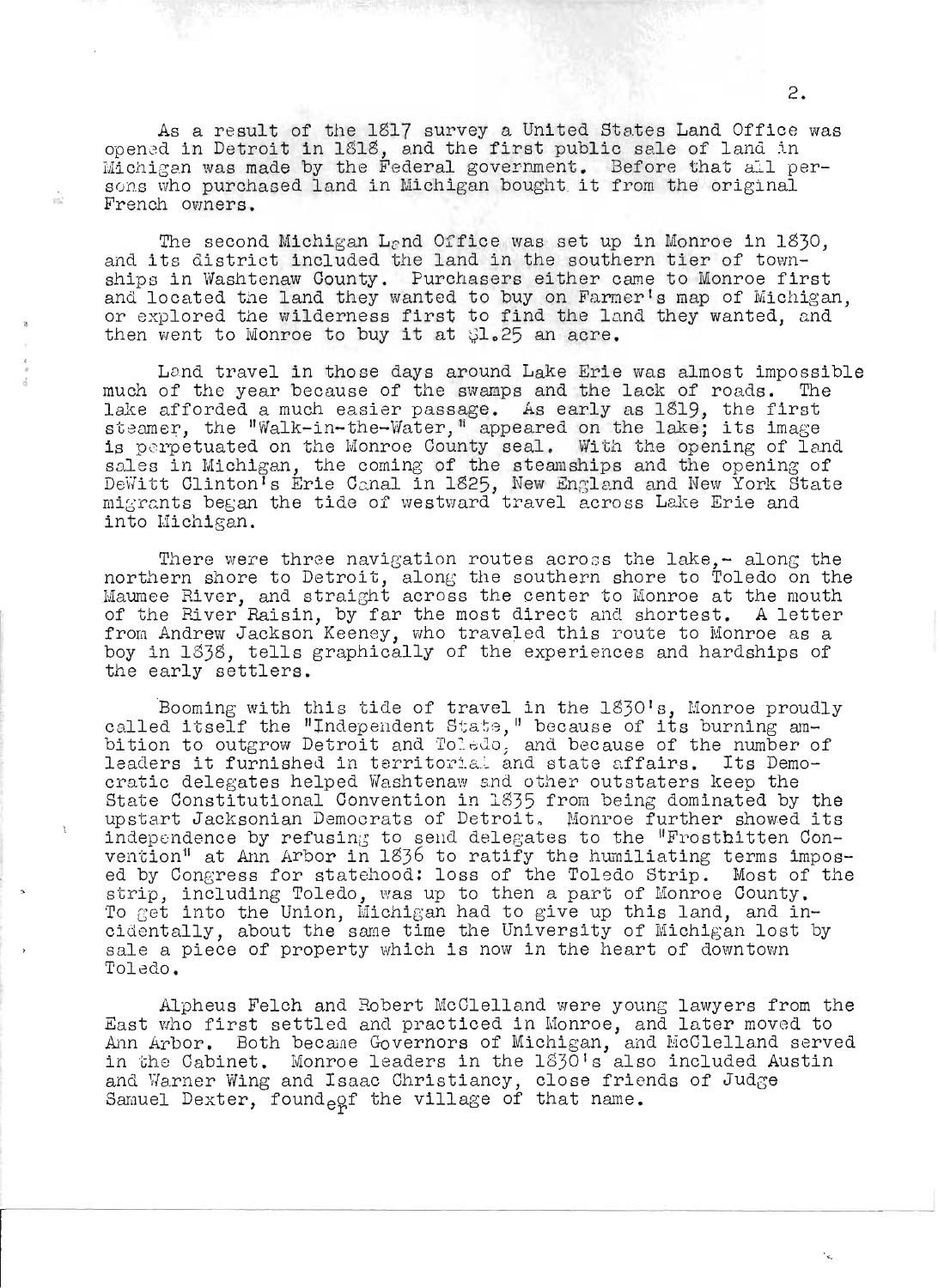There were many close connections between Monroe and Washtenaw then. In the 1840's a plank road, with tollgates and inns, connect-ed Monroe with Milan, Saline, and Ann Arbor. Our counties also shared in two early circuit riders, a Methodist, and a Lutheran, the Rev. Frederick Schmid.

 $\tilde{\Omega}^{(1)}_T$ 

Captain Robert Rogers, of Rogers' Rangers, was one of the first Englishmen to visit Lake Erie. In 1760 he coasted the southern and western shore on his way to Detroit to take over the post from the French, defeated on the heights of Quebec. Like other early travelers, Rogers missed the mouth of the River Raisin, later to become a busy port, because it was obscured by heavy marsh growth. He camped instead a short way north in Brest Bay, delayed three days by the weather, then went on to Detroit and replaced the French colors with the Union Jack.

Monroe's first sailor was Captain Luther Harvey, who sailed a small sloop in the coastal trade, carrying grain, fish and passengers all in one cargo, from Ohio to Detroit. His "Firefly" made the 35mile trip from Detroit to Monroe on one occasion in the remarkably fast time of 12 hours.

Another early Monroe leader was Edward D. Ellis who in 1825 brought a printing press across the lake from Buffalo and established in Honroe the second continuously published newspaper in the state. the Michigan Sentinel. It is largely from the pages of his very able paper that the early history of Monroe's port is taken.

An event of great importance was the forming of the La Plaisance Bay Harbor Company, in 1825. It persuaded Congress to appropriate \$200 for a survey of the bay for harbor improvements,<br>surveys having been made earlier only for Erie, Pennsylvania, and<br>Cleveland. In 1827, Congress approved General Alexander Macomb's recommendation and appropriated  $35977$  for a breakwater to improve the harbor. By 1836, the government had spent  $320,000$  on the harbor, but almost every year storms destroyed the work. Captain Henry Smith, a West Pointer, was sent to make a further survey. He recommended a wholly new plan of cutting a ship canal from the bend in the River Raisin straight east into the lake, and in 1834 estimated the cost at  $$55,000$ . Work was started next year with a  $$30,000$  appropriation to eliminate the long, winding course of the shallow river and the storm-swept harbor in the bay. The City of Monroe, with only 3,000 inhabitants, also raised \$50,000 in a bond issue to cut a second canal, shortening the channel to the docks at the edge of town.

These were large undertakings, and as usual the estimates proved far too modest. It took 17 years to complete the canals, as much of the dredging was done by hand, but by 1842 channels were deep<br>enough for smaller ships to reach the docks. Then the warehouses that had been built at the bay were moved across the ice to the new port.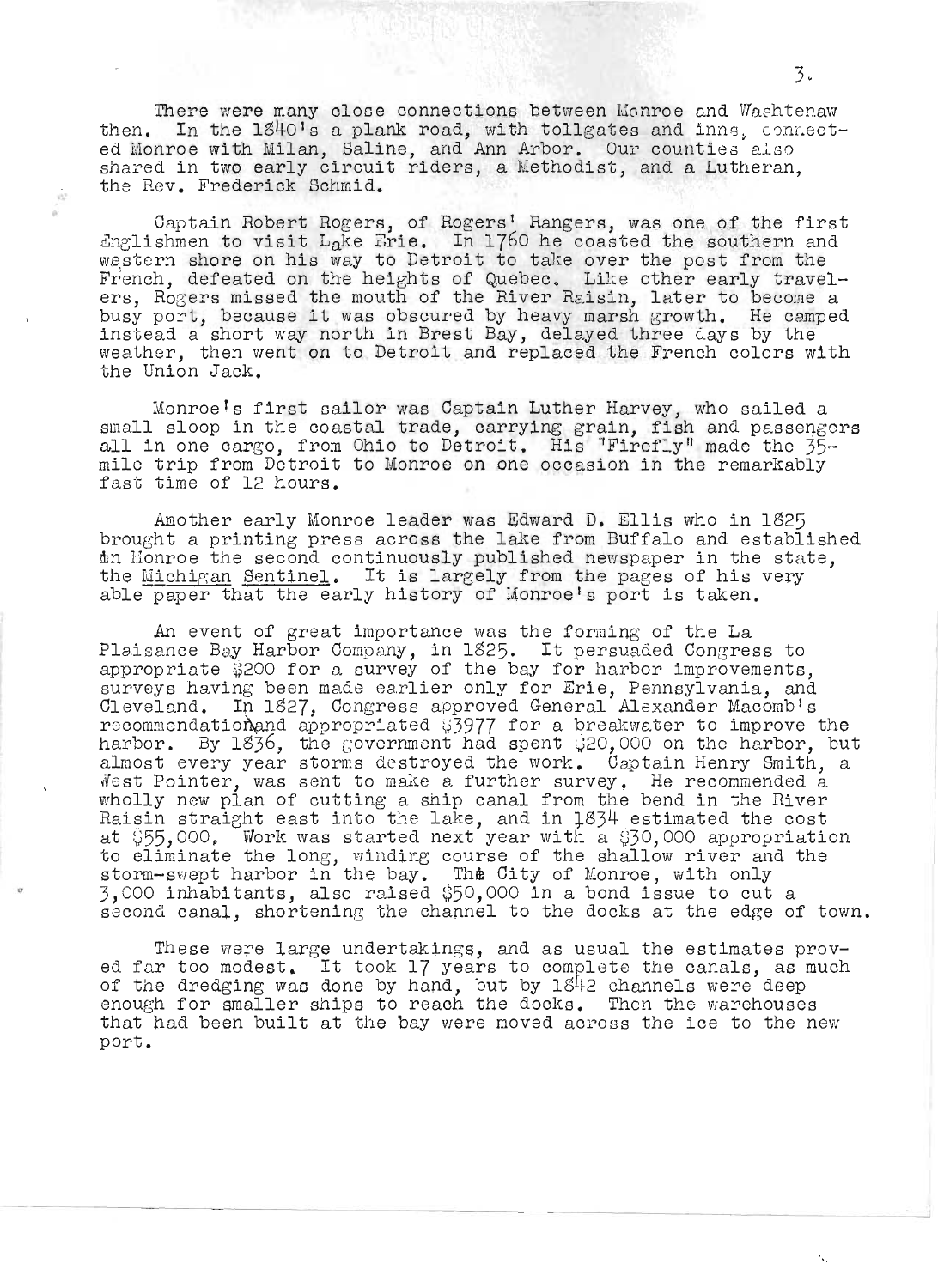In 1836, another easterner, John Q. Adams, got a charter for the La Plaisance Bay Harbor Company to build the River Raisin and  $L_4$ ke Erie Railroad. It ran 2 $\frac{1}{2}$  miles from the docks to the bay, a team of horses hauling the flat cars to bring passengers and their baggage into town. Opened in 1836, this may have been the very baggage into town. Opened in 1990, this may have been the very Royal Oak till 1838, and the Erie & Kalamazoo did not run from P<sub>o</sub>rt Royal Cak till 1898, and the Erie & Elamazoo did not run Irom P.<br>Lawrence, now Toledo, to Adrian till 1837. It was the earliest Michigan ancestor of the New York Central.

Governor Stevens T. Mason's Internal Improvement Act of 1837 launched the state on railroad building. One line, the Michigan Central, was to run from Detroit to L<sub>a</sub>ke Michigan, and the other, the Michigan Southern, from Monroe to New Buffalo. The state bought the River Raisin & Lake Erie as a part of this southern line. While Ann Arbor and Ypsilanti watched the rails extend westward from Detroit, Monroe was watching its line pushed toward Adrian,

In 1844, the state, badly in debt, sold both lines, the Central to Detroit capitalists, and the Southern to Monroe and New York owners. Both then engaged in a race to reach Chicago, and Chicago papers report the arrival of the trains on the same day, May 22,1852.

There was also rivalry between the roads for the lucrative Lake Erie traffic, and from about  $1848$  on both of them leased and then built the largest luxury steamers on the lake. For a time Monroe built the largest luxury steamers on the lake. For a time monroe<br>had the advantage, because both its steamer route and its rail route were much shorter from Buffalo to Chicago than the Michigan Central's. In the heat of competition, the big white steamers of the rival In the heat of composition, the sig white steamers of the lines raced across the lake, the captains egged on by wagers of the passengers, with the tragic result that the overcrowded boilers exploded and hundreds of lives were lost.

This race for the westward movement of the settlers continued until the panic of 1357. This shut off the westward flow and reduced lake traffic to a trickle. Moreover, by  $1855$ , rail lines had been completed around Lake Erie on the north and south shores, outmoding the beautiful white sternwheelers. They were tied up at their docks in the panic year, and never again sailed the lakes, being refitted as barges and drydocks. Such luxury steamers were not seen again on the lakes for many years.; the largest were 300 feet long with a 40-foot beam and huge engines; they cost as much  $as$   $\sqrt{300}$ , 000 each.

After 1857, the settlers came to Michigan by train, and the picturesque era of the lake traffic and the three rival ports was ended. Monroe never fully recovered from the blow!

Ann Arbor, Michigan January 29, 1952

ŵ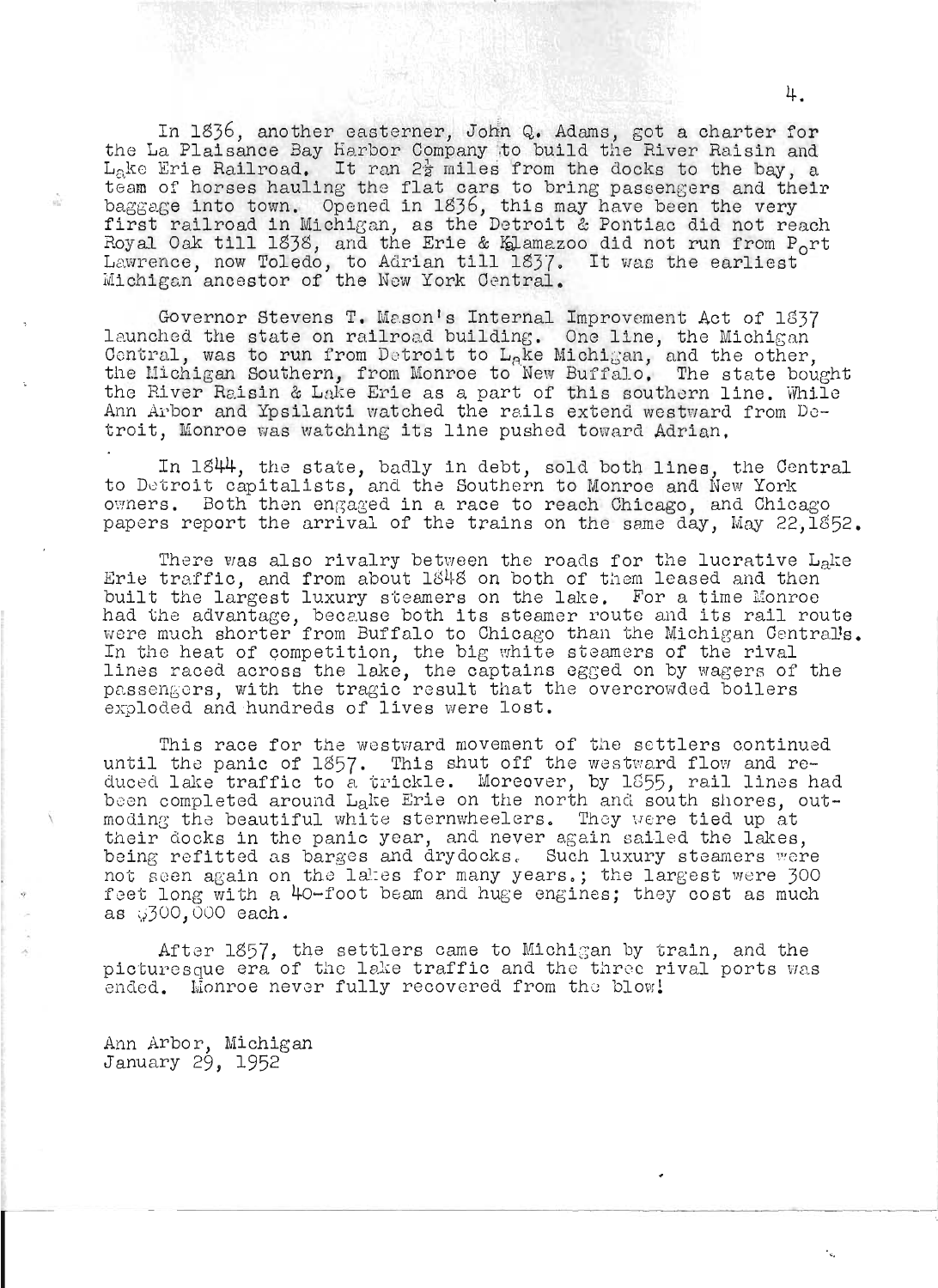# THE MONROE COUNTY HISTORICAL SOCIETY by Agnes M. Funk (Mrs. H. W.) On staff of Monroe Evening News

The Monroe County Historical Society was formed on November 21, 1938, by 23 men and women interested in "preserving and publicizing" the fascinating history of the county." W. C. Sterling, now president-emeritus, was the first president.

Even at the first meeting members began thinking of a museum, and of work with school children to keep alive the history of the county and to make all its citizens proud of and aware of that history.

Since that time membership has grown to approximately 200, the Since that time membership has grown to approximately 20<br>museum is well set and is gaining in influence and interest. .Annual meetings are '3stablished, toge ther with an annual dinner program with outstanding speakers. Various programs during the year have appealed to townspeople and members of the society alike.

Under Mrs. Mildred McMichael, advisor, the Monroe Junior binder mrs. mildred momiciael, advisor, the monroe bunior<br>Historical Society was formed and became the first in the state to instorical bociety was formed and became the first in the state to<br>be affiliated with the Historical Society of Michigan. It is represonted on the senior executive board of the County Society and its -:! members usually attend the dinner meeting in a group in place of a regular meeting that month.

Another project planned by the Society, delayed by the war and another project prained by the Boorcoy, derayed by the war and<br>other emergencies, is an Historic Trail of marked spots in and near the city. It is again on the list of active projects.

The Monroe Sentinel, publication of the Society, was first issued November 15, 1946. Nine issues in all have appeared, with a tssued november 19, 1940. Wine issues in all have appeared, with a<br>tenth in the hands of the printer. Volume I has 3 numbers, Vol. II has 2, and Vol. III has 4. Karl F. Zeisler is the editor.

Officers of the Society for 1952 are; President, Mrs. Robert P. Heston; Recording Secretary, Edmund R. Childs; Corresponding Secretary, Maribel Vivian; and Treasurer, R. Harry Smith.

Monroe, Michigan February 8, 1952

 $\overline{\mathbb{R}^d}$ 

From the Washtenaw Historical Society, friendliest editorial greetings and congratulations to our Monroe County neighbors. greetings and congratulations to our Monroe County neighbors.<br>greetings and congratulations to our Monroe County neighbors.<br>Although only 14 years old, yet their Society can point with pride to real accomplishments. The way they are putting Monroe on the map so rear accomprishments. The way dicy are putting mombe on the me mourned by Mr. Zeisler.